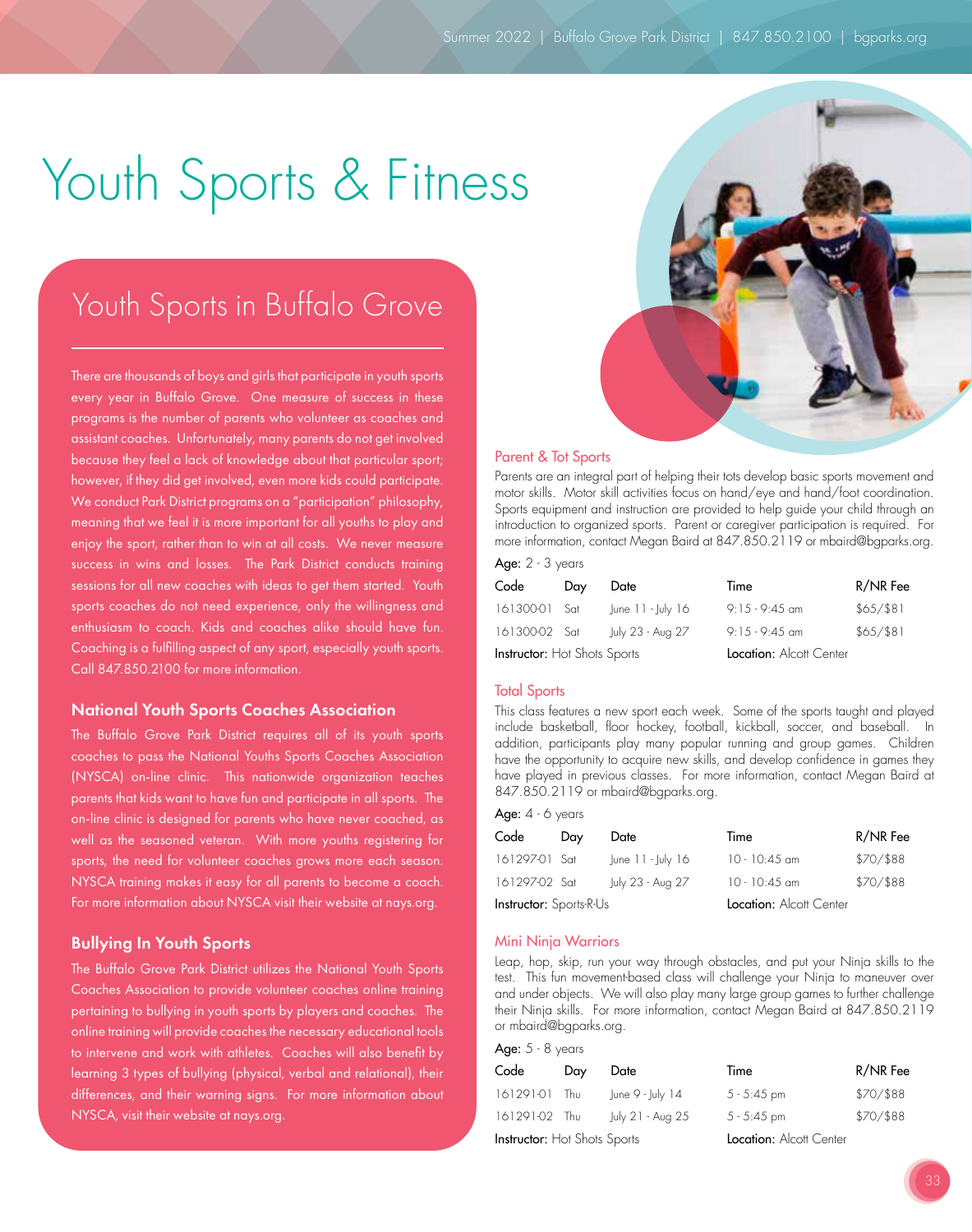#### Nerf Elite Battle

Come experience this classic basement game in an arena-style team game. Each week, we will play many different Nerf Elite battle games, including an all-out battle. All guns, ammo and eye protection will be provided. For more information, contact Megan Baird at 847.850.2119 or mbaird@bgparks.org.

#### Age:  $5 - 8$  years

| Code                                | Day | Date             | Time                    | R/NR Fee  |
|-------------------------------------|-----|------------------|-------------------------|-----------|
| 161292-01 Thu                       |     | June 9 - July 14 | $6 - 7$ pm              | \$70/\$88 |
| 161292-02 Thu                       |     | July 21 - Aug 25 | $6 - 7$ pm              | \$70/\$88 |
| <b>Instructor:</b> Hot Shots Sports |     |                  | Location: Alcott Center |           |

#### Volleyball

Our Volleyball program is designed to equip our boys and girls with the essential fundamentals that are needed to succeed in this fast paced game. Passing, setting, serving, defensive and offensive strategies are all covered. Join us as we work on improving our footwork, teamwork, and over all basics as we take it to the next level. Participants need to bring knee and elbow pads. For more information, contact Jimmy Mix at 847.850.2108 or jmix@bgparks.org. No class on July 1.

| Code                                                            | Age                         | Day | Date              | Time             | Fee   |
|-----------------------------------------------------------------|-----------------------------|-----|-------------------|------------------|-------|
| 161205-01 7 - 9 years                                           |                             | Thu | June 9 - July 28  | $6:15 - 7:15$ pm | \$101 |
| 161205-03 7 - 9 years                                           |                             | Fri | June 10 - July 29 | $6:15 - 7:15$ pm | \$101 |
|                                                                 | 161205-02 10 - 13 years Thu |     | June 9 - July 28  | $7:15 - 8:15$ pm | \$101 |
|                                                                 | 161205-04 10 - 13 years Fri |     | June 10 - July 29 | $7:15 - 8:15$ pm | \$101 |
| <b>Instructor:</b> All Star Sports<br>Location: Ivy Hall School |                             |     |                   |                  |       |

#### Teen Fitness Orientation

Would you like your teen to belong to the Fitness Center at the Buffalo Grove Park District? Students ages 13 - 15 years old can become members of the Fitness Center by completing our Teen Fitness Orientation program. This is a 1-hour session, led by a fitness trainer, and will include a tour of the facility, a fitness and equipment orientation, and an overview of the facility rules, safety and etiquette. Once completed, participants will be eligible for one of our student pass options. Register in person at the Fitness Center. Proof of age required. For more information, contact Debra Saper at 847.353.7512 or dsaper@bgparks.org.

Fee: \$50

#### Sports Conditioning

The Fitness Center offers safe and effective training for young athletes. This class offers the foundation for their long-term athletic development. Developing bodies need training that increases performance at an appropriate rate, while decreasing the risk of injury. Each week will consist of a combination of strength training, core building, speed, agility and positive athletic conditioning. Classes will be held outdoors when the weather permits. For more information, please contact Debra Saper at dsaper@bgparks.org.

#### Age: 10 - 14 years

| Code                     | Day | Date             | Time                     | R/NR Fee    |
|--------------------------|-----|------------------|--------------------------|-------------|
| 161482-01                | Tue | June 7 - July 26 | $5:30 - 6:30$ pm         | \$144/\$176 |
| 161482-021 Tue           |     | Aug 2 - Aug 30   | $5:30 - 6:30$ pm         | \$90/\$110  |
| <b>Instructor:</b> Staff |     |                  | Location: Fitness Center |             |

#### Boxing

Taught by our certified master MMA trainer, youth boxing focuses on technique and discipline, while building strength, endurance, flexibility and mental strength. For more information, contact Debra Saper at 847.353.7512 or dsaper@bgparks.org.

| <b>Ayu, India</b> na isang ka |     |                   |                                 |             |
|-------------------------------|-----|-------------------|---------------------------------|-------------|
| Code                          | Day | Date              | Time                            | R/NR Fee    |
| 161470-01 Fri                 |     | June 10 - July 29 | $5:30 - 6:30$ pm                | \$144/\$176 |
| 161470-02 Fri                 |     | Aug 5 - Aug 26    | $5:30 - 6:30$ pm                | \$72/ \$88  |
| <b>Instructor:</b> Staff      |     |                   | <b>Location:</b> Fitness Center |             |

#### Parent & Tot Soccer

 $A_{\text{gas}}$ : 10 - 15 years

In this class, young children will develop motor skills, while having fun running and kicking. Parents and tots work together learning the basics of soccer. Dribbling, passing, shooting and kicking will all be emphasized, with a variety of activities each week. For more information, contact Megan Baird at 847.850.2119 or mbaird@bgparks.org.

Age:  $2 - 3$  years

| Code                                | Day | Date                    | Time          | R/NR Fee    |
|-------------------------------------|-----|-------------------------|---------------|-------------|
| 161296-01 Fri                       |     | June 10 - July 15       | $4:30 - 5$ pm | $$65/$ \$81 |
| 161296-02 Fri                       |     | July 22 - Aug 26        | $4:30 - 5$ pm | $$65/$ \$81 |
| <b>Instructor:</b> Hot Shots Sports |     | Location: Alcott Center |               |             |

#### Pee Wee Soccer

Let your child's early soccer experience be a great one. The younger player develops their soccer skills, and also gains confidence, coordination, motor skills and communication. The program uses age appropriate drills and exercises to teach players kicking, ball control, dribbling and shooting. For more information, contact Megan Baird at 847.850.2119 or mbaird@bgparks.org.

#### Age: 4 - 6 years

| Code                                | Day | Date                    | Time        | R/NR Fee  |
|-------------------------------------|-----|-------------------------|-------------|-----------|
| 161298-01 Fri                       |     | June 10 - July 15       | $5:15-6$ pm | \$70/\$88 |
| 161298-02 Fri                       |     | July 22 - Aug 26        | $5:15-6$ pm | \$70/\$88 |
| <b>Instructor:</b> Hot Shots Sports |     | Location: Alcott Center |             |           |

#### Soccer Skills Clinic 101

Players are introduced to the fundamentals of soccer tactics, such as passing the ball, offensive moves, defensive moves, keeping/controlling the ball, and taking the ball away from the opposing team. Players learn to score and prevent goals. Physical endurance and fitness are emphasized while touching the ball. At this age, the focus starts to change from simple games to organized, tactical, competitive games. For more information, contact Megan Baird at 847.850.2119 or mbaird@bgparks.org.

#### Age: 7 - 10 years

| Code                                | Day | Date              | Time                    | R/NR Fee   |
|-------------------------------------|-----|-------------------|-------------------------|------------|
| 161299-01 Fri                       |     | June 10 - July 15 | $6:15 - 7$ pm           | \$70/\$88  |
| 161299-02 Fri                       |     | July 22 - Aug 26  | $6:15 - 7$ pm           | \$70/ \$88 |
| <b>Instructor:</b> Hot Shots Sports |     |                   | Location: Alcott Center |            |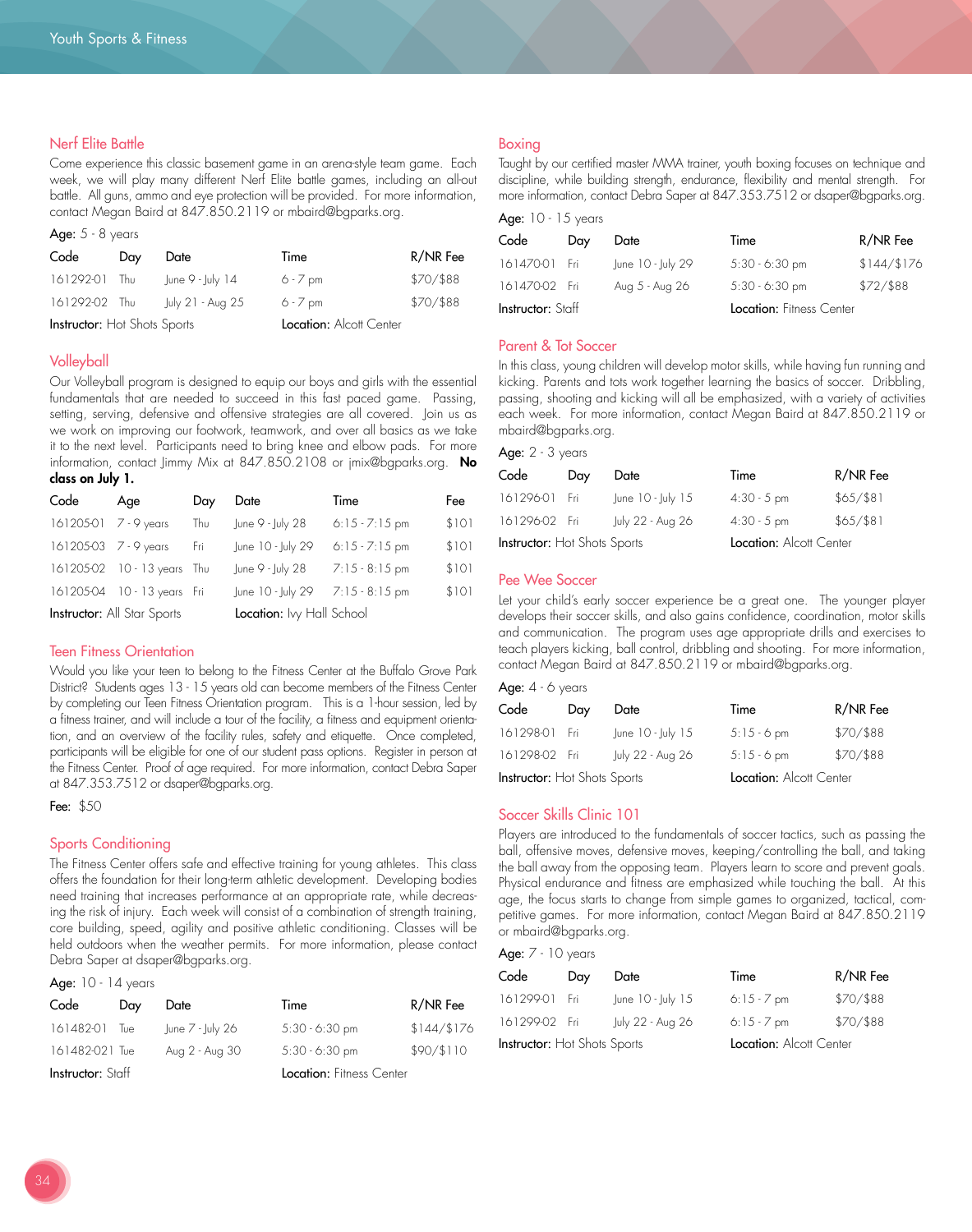#### British Challenger Soccer Camps

Challenger Sports' British Soccer Camps provide young players of all abilities with the rare opportunity to receive high-level soccer coaching from a team of international experts, right in the heart of their own community. Campers will be exposed to individual foot skills, technical drills, tactical practices, small-sided games and scrimmages. Soccer skills are coached within a framework of character development, based on respect, responsibility, integrity, leadership and sportsmanship. We offer a cultural education too! Our ever-popular Camp World Cup Tournament allows us to introduce players to the geography, traditions and culture of other great soccer-playing countries. Simply put, amazing coaches, awesome accents and cultural ingredients combine for a one-of-a-kind camp experience. With each week-long camp, your child will receive a free t-shirt, soccer ball, giant fold-out poster and a personal player evaluation. Campers should bring plenty of water each day. All campers should arrive at camp with sunscreen already applied, as well as with additional sunscreen to apply as needed (we recommend an SPF of at least 30). Wear summer active wear, shin guards, and athletic shoes or soccer cleats. For more information, contact Megan Baird at 847.850.2119 or mbaird@bgparks.org.

#### Age:  $7 - 10$  years

| Code                 | Day                                          | Date                       | Time       | R/NR Fee    |  |
|----------------------|----------------------------------------------|----------------------------|------------|-------------|--|
| 161209-01            | M, Tu, W, Th, F Aug 1 - Aug 5                |                            | $3 - 6$ pm | \$182/\$228 |  |
|                      | <b>Instructor:</b> British Challenger Soccer | Location: To Be Determined |            |             |  |
| Age: $11 - 16$ years |                                              |                            |            |             |  |
| Code                 | Day                                          | Date                       | Time       | R/NR Fee    |  |
| 161209-02            | M, Tu, W, Th, F                              | Aug 1 - Aug 5              | $3 - 6$ pm | \$182/\$228 |  |

Instructor: British Challenger Soccer Location: To Be Determined



#### Fall Soccer

#### Grade: Kindergarten - 8

Spring Soccer is open to all boys and girls currently enrolled in grades Kindergarten through 8. All teams will be scheduled for an 8-game season.

#### Registration

Participants may register online, or complete a sports registration form at the Alcott Center, and include full payment anytime between May 3 and July 13. If you haven't done so already, please visit the website to set up your account information before online registration begins.

#### Season

The season will begin in August, and will be played on Saturdays, and on Sundays if necessary. Teams will meet once a week for practice, and on Saturdays for games. Changes to the league format may occur if necessary to meet any changes to COVID-19 guidelines.

#### Coaching

Parents that are interested in being a head coach should contact Megan Baird at 847.850.2119 or mbaird@bgparks.org.

| Code                 | Grade | Fee        |
|----------------------|-------|------------|
| $16123401$ K - 1     |       | \$95/\$119 |
| $16123402$ 2 - 3     |       | \$95/\$119 |
| 161234-03 4 - 5      |       | \$95/\$119 |
| $161234046 - -7 - 8$ |       | \$95/\$119 |
|                      |       |            |

Location: Willow Stream Park

#### Junior Golf Level 1

Our Junior Golf Program is designed to present the fundamentals of the sport, including the physical skills, rules, etiquette and preparation for the golf course. Juniors will be evaluated at the end of each session on performance, in order to continue on to the next level. For more information, contact Brian O'Malley at 847.353.7529 or brian@bgparks.org. No class on September 5.

| Aqe: |  |  |  | vears |
|------|--|--|--|-------|
|------|--|--|--|-------|

| Code                        | Day | Date             | Time                | R/NR Fee    |
|-----------------------------|-----|------------------|---------------------|-------------|
| 161503-01 Mon               |     | May 30 - June 27 | $5 - 6$ pm          | \$125/\$156 |
| 161503-02 Mon               |     | July 11 - Aug 8  | $5 - 6$ pm          | \$125/\$156 |
| 161503-03 Mon               |     | Aug 15 - Sep 19  | $5 - 6$ pm          | \$125/\$156 |
| <b>Instructor:</b> Takamura |     |                  | Location: Golf Dome |             |

#### Junior Golf Level 2

This class is designed to continue advancing the student by improving swing mechanics, posture, grip and alignment. The finer points of the short game (chipping and pitching) will also be explored. For more information, contact Brian O'Malley at 847.353.7529 or brian@bgparks.org. No class on September 5.

|  |  |  |  | Z years |
|--|--|--|--|---------|
|--|--|--|--|---------|

| Code                        | Day | Date             | Time                | R/NR Fee    |
|-----------------------------|-----|------------------|---------------------|-------------|
| 161505-01                   | Mon | May 30 - June 27 | $6 - 7$ pm          | \$125/\$156 |
| 161505-02 Mon               |     | July 11 - Aug 8  | $6 - 7$ pm          | \$125/\$156 |
| 161505-03 Mon               |     | Aug 15 - Sep 19  | $6 - 7$ pm          | \$125/\$156 |
| <b>Instructor:</b> Takamura |     |                  | Location: Golf Dome |             |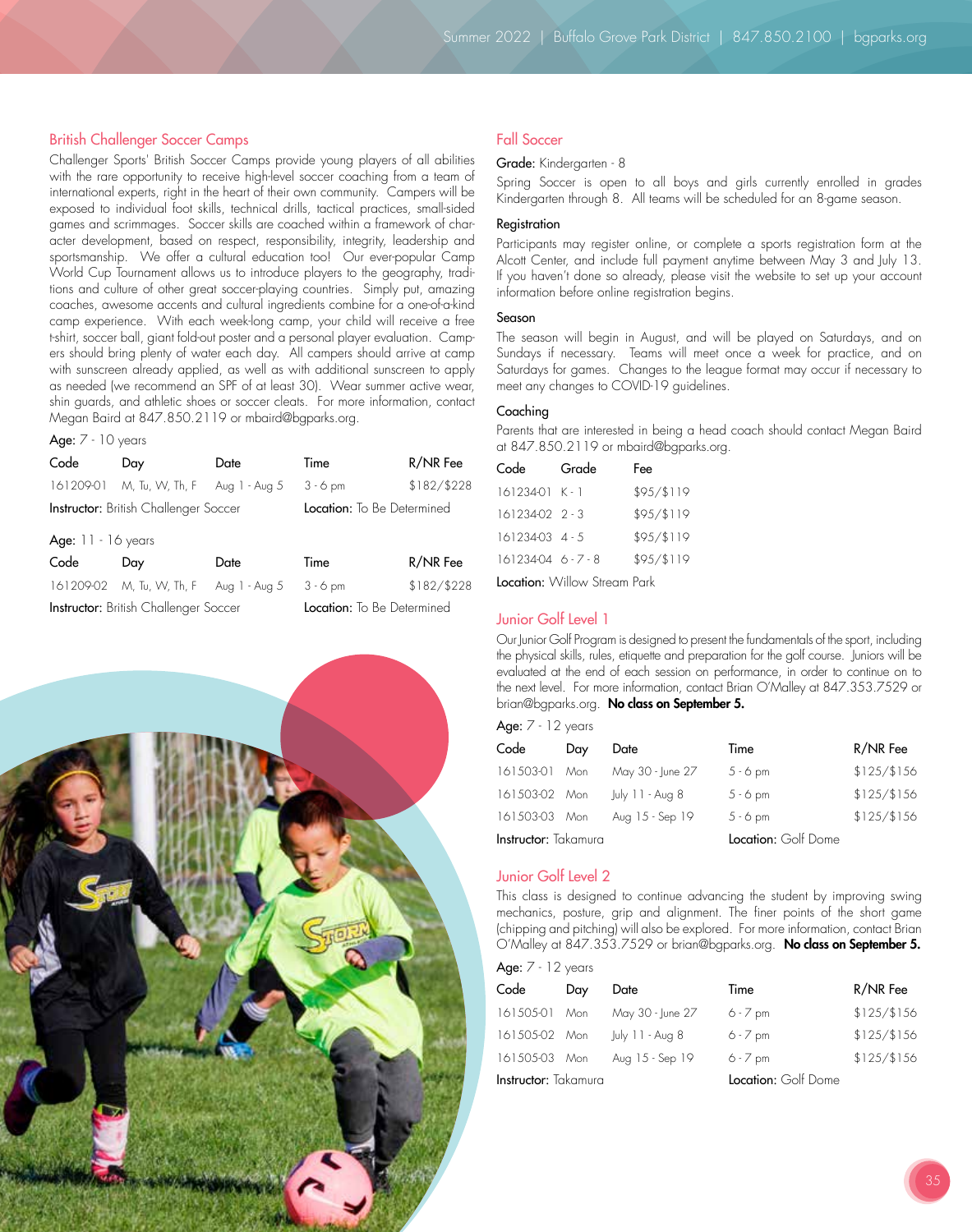#### Girls All Star Basketball League

This summer league is designed to prepare each player for future seasons. It is an instructional league, where play will be stopped to focus on certain aspects of the game. Skills such as ball handling, shooting and passing will be the focus, while players work on understanding the importance of using those skills in an offensive setting. Plays and strategies are taught at the appropriate age level for easy comprehension, to ensure confidence and success. Teams will be formed, and each player will receive a team jersey and participation award. For more information, contact Jimmy Mix at 847.850.2108 or jmix@bgparks.org.

#### Age: 8 - 10 years

| Code                               | Age                           | Day Date |                                        | Time | Fee   |
|------------------------------------|-------------------------------|----------|----------------------------------------|------|-------|
| 161259-01 7 - 9 years              |                               |          | Tue June $14$ - July 26 6 - 7 pm       |      | \$100 |
|                                    | 161259-02   10 - 13 years Tue |          | June $14 - \frac{1}{10}$ 26 $7 - 8$ pm |      | \$100 |
| <b>Instructor:</b> All Star Sports |                               |          | Location: Ivy Hall School              |      |       |

#### Basketball Level 1

This program will introduce your children to the game of basketball if they are beginners or if they need the know how to get to the next level. Basic skills of dribbling, passing, shooting and defense will be taught. Equipment is provided; and, games will be played to show the importance of teamwork in game situations. For more information, contact Jimmy Mix at 847.850.2108 or jmix@bgparks.org. No class on July 2.

| Code                               | Age | Day Date |                                                                      | Time | Fee  |
|------------------------------------|-----|----------|----------------------------------------------------------------------|------|------|
|                                    |     |          | 16120101 3 - 4 years Sat June 11 - July 30 9 - 9:45 am               |      | \$89 |
|                                    |     |          | 161201-02  4 - 6 years  Sat   une 11 -  uly 30  9:45 - 10:45 am \$89 |      |      |
| <b>Instructor:</b> All Star Sports |     |          | <b>Location:</b> Ivy Hall School                                     |      |      |

#### Basketball Level 2

These classes enhance the basics already taught in our level 1 class. Level 2 concentrates more on teamwork and game situations. Man to man and zone defense are both taught, along with offensive strategies that are guaranteed to keep the players moving. Equipment is provided. For more information, contact Jimmy Mix at 847.850.2108 or jmix@bgparks.org. No class on July 2.

Age:  $6 - 8$  years

| Code                               | Day | Date              | Time                      | Fee  |
|------------------------------------|-----|-------------------|---------------------------|------|
| 161257-01 Sat                      |     | June 11 - July 30 | $10:45 - 11:45$ am        | \$89 |
| <b>Instructor:</b> All Star Sports |     |                   | Location: Ivy Hall School |      |

#### Basketball Level 3

This program is designed for the children to run the floor and play most of the time. Each position, along with offensive and defensive strategies will be covered thoroughly. Each child must be ready to learn and work. They will be challenged and their play will improve. Equipment is provided. For more information, contact Jimmy Mix at 847.850.2108 or jmix@bgparks.org. No class on July 2.

#### Age: 9 - 12 years

| Code                               | Day | Date              | Time                      | Fee  |
|------------------------------------|-----|-------------------|---------------------------|------|
| 161258-01 Sat                      |     | lune 11 - luly 30 | 11:45 am - 12:45 pm       | \$89 |
| <b>Instructor:</b> All Star Sports |     |                   | Location: Ivy Hall School |      |

#### House League Outdoor Basketball

#### Grade: 4 - 8

This is a recreational/instructional league designed to provide each player, regardless of ability, with a positive sports experience. We stress learning, safety, sportsmanship and fun! Parents, please support your young athlete with encouragement and good sportsmanship at all games and practices. There will be a 4 game season, with games and practice starting on June 29, and the season ending on July 20. Teams will have a 30-minute practice, with a 30-minute game immediately following. Grade levels will be combined, if necessary, to make teams. Games will be played at a variety of parks throughout Buffalo Grove. Locations of the parks are to be determined. For more information, contact Jimmy Mix at 847.850.2108 or jmix@bgparks.org.

#### **Registration**

Participants may register online or complete a sports registration form at the Alcott Center and include full payment between May 2 and June 10. If you haven't done so already, please visit the website to set up your account information before registration begins. Please note: We do not offer or honor friend requests for this program.

#### Coaching

Parents that are interested in being a head coach should contact Jimmy Mix at 847.850.2108 or jmix@bgparks.org by June 3. You can visit the youth basketball page on our website at bgparks.org for additional information on becoming a youth basketball coach, and to download the coach application. Applications are also available in the Alcott Center lobby.

| Code      | Grade                             | Fee  |
|-----------|-----------------------------------|------|
| 161271-04 | Boys 4                            | \$70 |
| 161271-05 | Boys 5                            | \$70 |
| 161271-06 | Boys 6                            | \$70 |
| 161271-07 | Boys 7                            | \$70 |
| 161271-08 | Boys 8                            | \$70 |
| 161271-09 | Girls $4 - 5$                     | \$70 |
| 161271-10 | Girls $6 - 8$                     | \$70 |
|           | <b>Location:</b> To Be Determined |      |

36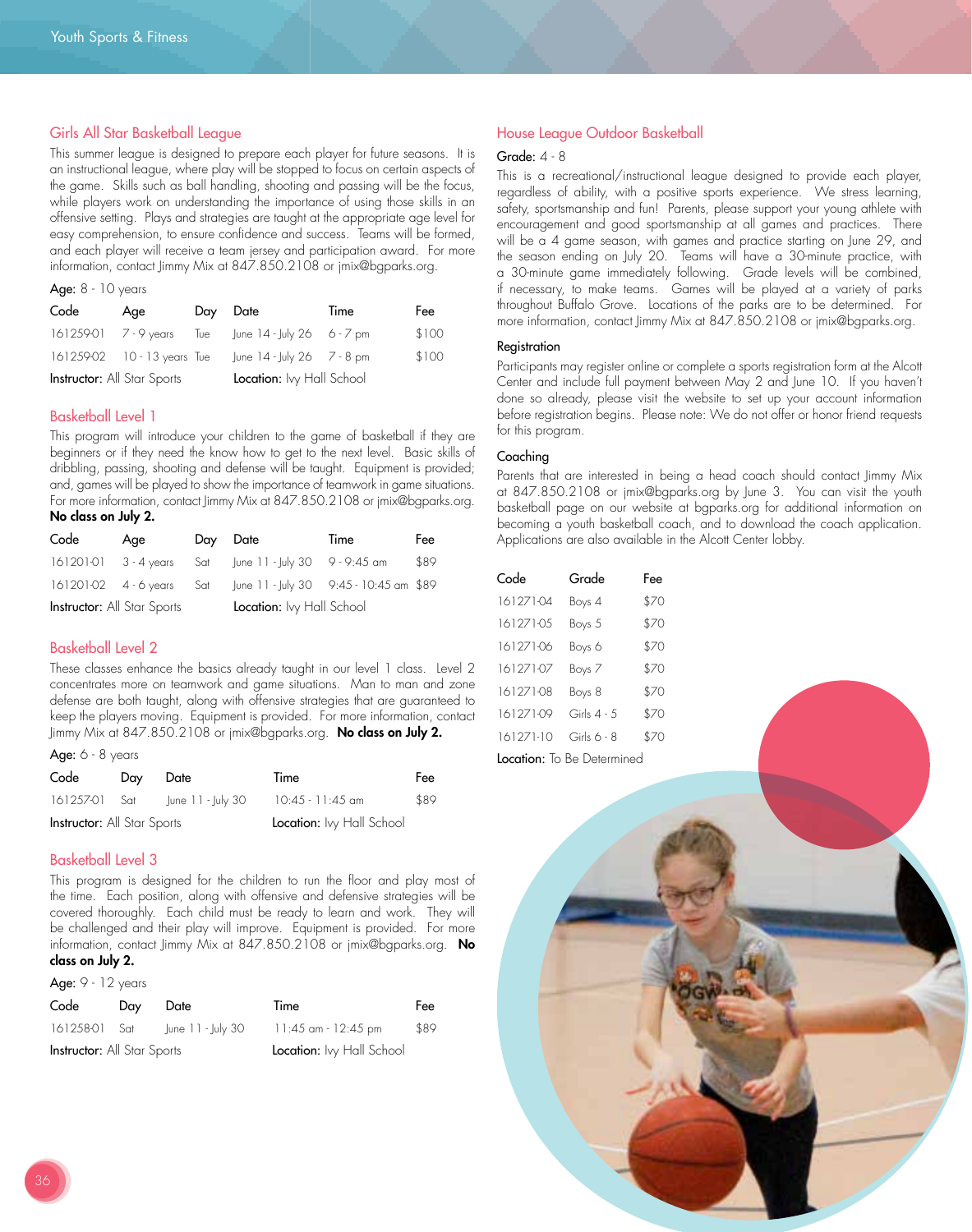

#### Grade: 1 - 8

This 5 on 5 flag football league offers non-contact continuous action, with a minimal amount of equipment. The game emphasizes the basic football skills of throwing, catching, running and defending. Participants will also learn formations, pass patterns and types of defense. For more information, please contact TJ Wilkes at 847.850.2199 or twilkes@bgparks.org.

#### **Registration**

Participants may register online or complete a sports registration form at the Alcott Center and include full payment anytime between May 10 thru July 4. If you haven't done so already, please visit the website to set up your account information before registration begins.

#### Season

Games begin in September and will be played on Saturdays. A couple of games may be played on Sunday if necessary. Grades 5 - 8 will play at least one weekday night game during the season. The season will consist of 8 games, and practice once a week. Flags and balls will be provided to teams.

#### Jerseys

Jerseys are not included in the cost. If you did not participate in the flag football program last fall or spring, you will need to purchase a jersey. If you participated in the flag football program in the fall of 2021 or the spring of 2022, and have a reversible black and gold jersey that still fits your child, you do not need to order a new jersey. However, if you need a different size, you would need to order one.

#### Coaching

Parents that are interested in being a head coach should contact T.J. Wilkes at 847.850.2199 or twilkes@bgparks.org.

|            | Code           | R/NR Fee    |
|------------|----------------|-------------|
| League Fee | 16121401       | \$100/\$125 |
| Jersey     | 161214-02 \$25 |             |



Beginning learn to skate classes are held at Twin Rinks Ice Pavilion for 4 - 12 year olds with little or no ice experience. Balance and basic forward skating skills are taught using the Ice Skating Institute program. For figure skating classes, skate rental is included. Gloves or mittens, knit hat or bicycle helmet, and lightweight clothing are required. For hockey classes, equipment rental is included (skates, helmet, shin guards are required for hockey classes and are included in the price). Call Scott at 847.821.7465 extension 122 to arrange a fitting time before your first class. Twin Rinks Ice Pavilion is located at1500 Abbott Court in Buffalo Grove, 1.7 miles north of Lake Cook Road on Weiland Road. For more information, contact Jimmy Mix at 847.850.2108 or jmix@bgparks.org.

#### Tot 1 Beginner

This beginner level program teaches basic skating skills, such as standing, falling, marching, 2-foot glide, 2-foot dip, beginner 1 foot glide, and beginner backwards glide. No class on July 3.

Age:  $4 - 6$  years

| Code                                | Day | Date             | Time                              | Fee   |
|-------------------------------------|-----|------------------|-----------------------------------|-------|
| 161237-01 Thu                       |     | June 16 - Aug 18 | $5:10 - 5:40$ pm                  | \$226 |
| 161237-02 Sat                       |     | June 18 - Aug 20 | $9:20 - 9:50$ am                  | \$226 |
| <b>Instructor:</b> Twin Rinks Staff |     |                  | Location: Twin Rinks Ice Pavilion |       |

#### Pre Alpha 1

This beginner level program teaches basic skating skills, such as forward skating, beginner 1-foot glide, forward swizzle, forward pump, back wiggle, snow plow stop, beginner crossovers, and backward pumps. No class on July 3.

| Age: $7 - 12$ years                 |     |                  |                                          |       |
|-------------------------------------|-----|------------------|------------------------------------------|-------|
| Code                                | Day | Date             | Time                                     | Fee   |
| 161237-04 Thu                       |     | June 16 - Aug 18 | $5:10 - 5:50$ pm                         | \$236 |
| 161237-05 Sat                       |     | June 18 - Aug 20 | $9:20 - 10$ am                           | \$236 |
| <b>Instructor:</b> Twin Rinks Staff |     |                  | <b>Location:</b> Twin Rinks Ice Pavilion |       |

#### Hockey Beginner

The main focus of this program is to improve balance, confidence and agility. Skating skills such as 2-foot glides, marching on 2 skates, forward swizzles, forward scooters, inside edge slides, 2-foot jumps, and backward wiggles are taught.

| Age: $4 - 12$ years                 |     |                               |                                          |       |  |  |  |
|-------------------------------------|-----|-------------------------------|------------------------------------------|-------|--|--|--|
| Code                                | Day | Date                          | Time                                     | Fee   |  |  |  |
|                                     |     | 161237-06 Tue June 7 - Aug 16 | $5:10 - 5:50$ pm                         | \$283 |  |  |  |
| <b>Instructor:</b> Twin Rinks Staff |     |                               | <b>Location:</b> Twin Rinks Ice Pavilion |       |  |  |  |



### Buffalo Grove Bills Youth Football and Cheer

Founded in 1972, Bills Youth Football and Cheerleading is a non-profit community focused organization, dedicated to providing a fun and competitive atmosphere for all kids interested in playing football or cheerleading. Their program is affiliated with the Buffalo Grove Park District, and is designed to bring the love of football, cheer and community to you. Players can expect to learn age appropriate drills and life lessons in order to foster growth on and off the field, all while having fun. At the Bills, there is a place for everyone. For registration, please email bgbillsyouth@gmail.com. The Bills are a member of the Chicagoland Youth Football League (TCYFL), and play various teams from the north and western suburbs, with age and weight regulations for safety. Be a part of something great!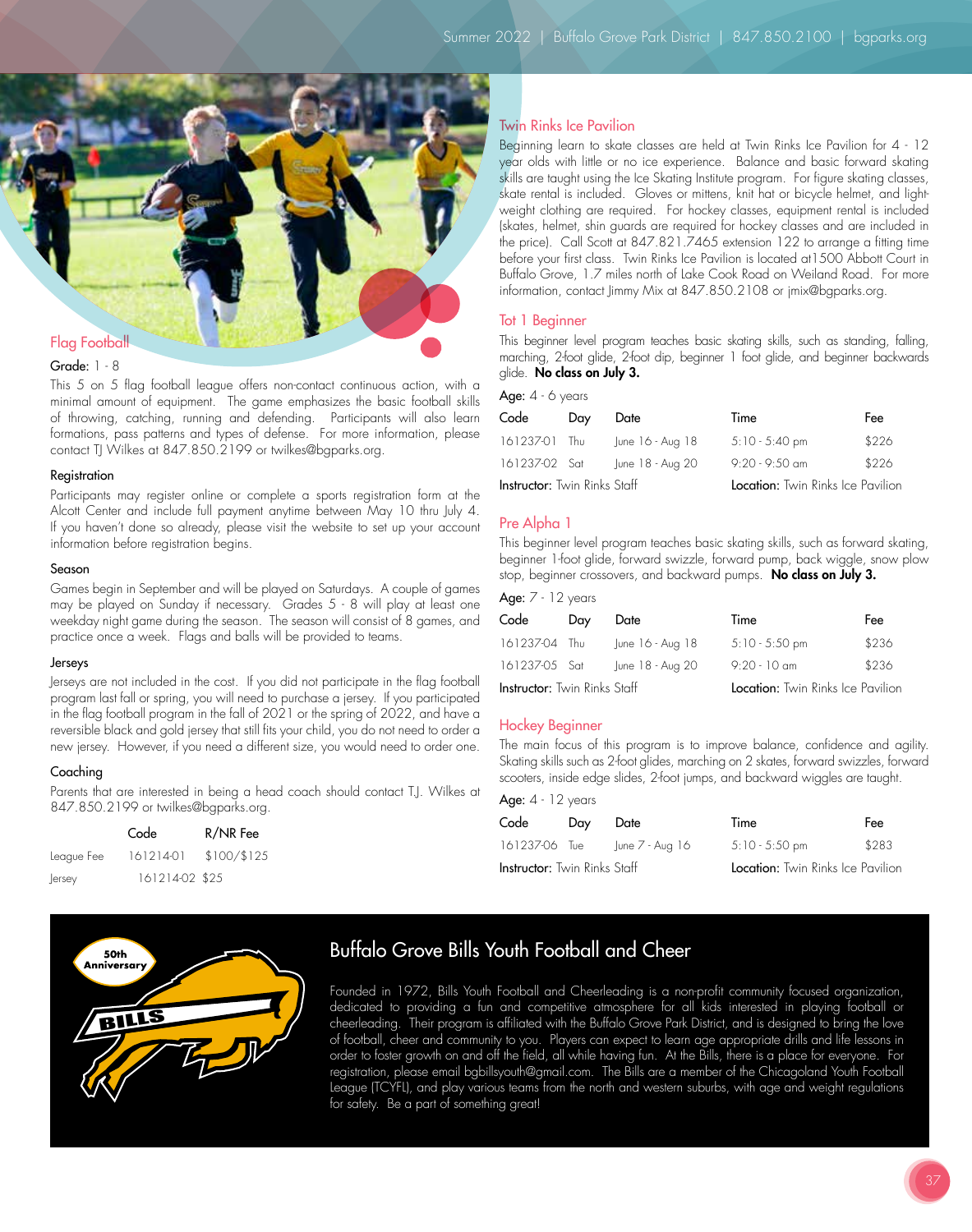#### **Tennis**

Staff from the Heritage Tennis Club will offer instruction for summer classes at Willow Stream Park. Fall, winter and spring instruction will be offered indoors at the Heritage Tennis Club in Arlington Heights, as well as at outdoor lessons at Willow Stream Park in the fall and spring. You do not have to be a resident of Arlington Heights or a member of the Heritage Tennis Club to participate in the indoor lesson program. There are nonmember fees, so participants can try the program before deciding to join and receive the benefits of the club's membership. For fall, winter and spring indoor tennis program and registration information, contact the Heritage Tennis Club at 847.398.7780, or visit their website at aphd.org/htc. The Heritage Tennis Club is located at 7 West College Drive in Arlington Heights. For more information, contact Jimmy Mix at 847.850.2108 or jmix@bgparks.org.

#### Rain Policy

Classes will be cancelled due to inclement weather (rain or excessive heat). If an individual class is cancelled more than once, the instructor will arrange for a make-up class. If there is any doubt about the weather, please call their rain hotline at 847.574.2233, and press 17# for youth classes.

#### Quick Start Tennis

Quick Start Tennis is designed for children 10 years and younger who are looking to learn and improve their tennis fundamentals of groundstrokes, volleys and serves. Quick Start Tennis takes a new approach to introducing kids to the game by using fun sized courts, nets, racquets and balls. The lighter low compression balls bounce lower and helps develops proper techniques. Everyone will have a blast this summer with all the fun games and drills in each lesson. By the end of each session, all classes 7 years and older will be rallying and playing real matches. All participants 10 years and younger are advised to purchase a 21" - 25" tennis racquet (typically 4 - 6 years = 21", 7 - 8 years = 23", 9 - 10 years  $= 25$ "). No class on July 2, 3 and 4.

| Code                                                                          | Age                   | Day      | Date                          | Time             | R/NR Fee    |  |
|-------------------------------------------------------------------------------|-----------------------|----------|-------------------------------|------------------|-------------|--|
| 16124105                                                                      | $4 - 6$ years         | Sat      | June 11 - Aug 6               | $9 - 10$ am      | \$103/\$129 |  |
| 161241-31                                                                     | $4 - 6$ years         | Sun      | June 12 - Aug 7               | $9 - 10$ am      | \$103/\$129 |  |
| 16124101                                                                      | $4 - 6$ years         | Mon, Wed | June 13 - July 6              | $9 - 10$ am      | \$91/\$114  |  |
| 161241-02                                                                     | 4 - 6 years           | Mon, Wed | June 13 - July 6              | $3:30 - 4:30$ pm | \$91/\$114  |  |
| 161241-03                                                                     | 4 - 6 years           | Tue, Thu | June 14 - July 7              | $9 - 10$ am      | \$103/\$129 |  |
| 161241-22                                                                     | $4 - 6$ years         | Tue, Thu | June 14 - July 7              | $4:30 - 5:30$ pm | \$103/\$129 |  |
| 161241-13                                                                     | $4 - 6$ years         | Mon, Wed | July 11 - Aug 3               | $9 - 10$ am      | \$103/\$129 |  |
| 161241-25                                                                     | $4 - 6$ years         | Mon, Wed | July 11 - Aug 3               | $3:30 - 4:30$ pm | \$103/\$129 |  |
| 161241-37                                                                     | 4 - 6 years           | Tue, Thu | July 12 - Aug 4               | $9 - 10$ am      | \$103/\$129 |  |
| 161241-27                                                                     | $4 - 6$ years         | Tue, Thu | July 12 - Aug 4               | 4:30 - 5:30 pm   | \$103/\$129 |  |
| $161241-11$                                                                   | $7 - 10$ years        | Sat      | June 11 - Aug 6               | $10 - 11$ am     | \$103/\$129 |  |
| 161241-33                                                                     | $7 - 10$ years        | Sun      | June 12 - Aug 7               | 10 - 11 am       | \$103/\$129 |  |
| 161241-07                                                                     | 7 - 10 years Mon, Wed |          | June 13 - July 6              | $10 - 11$ am     | \$91/\$114  |  |
| 161241-08                                                                     | 7 - 10 years Mon, Wed |          | $ $ une 13 - $ $ u $\sqrt{6}$ | $4:30 - 5:30$ pm | \$91/\$114  |  |
| 161241-09                                                                     | $7 - 10$ years        | Tue, Thu | June 14 - July 7              | $10 - 11$ am     | \$103/\$129 |  |
| 161241-10                                                                     | 7 - 10 years Tue, Thu |          | June 14 - July 7              | $5:30 - 6:30$ pm | \$103/\$129 |  |
| 161241-17                                                                     | 7 - 10 years Mon, Wed |          | July 11 - Aug 3               | $10 - 11$ am     | \$103/\$129 |  |
| 161241-18                                                                     | 7 - 10 years Mon, Wed |          | July 11 - Aug 3               | $4:30 - 5:30$ pm | \$103/\$129 |  |
| 161241-38                                                                     | 7 - 10 years Tue, Thu |          | July 12 - Aug 4               | $10 - 11$ am     | \$103/\$129 |  |
| Instructor: Heritage Tennis Club Staff<br><b>Location:</b> Willow Stream Park |                       |          |                               |                  |             |  |

#### Junior Tennis

Junior Tennis is designed for players 10 and older who want to learn and improve their tennis game. Advanced Beginner classes will focus on improving all basic strokes, including forehand, backhand, volleys, serve, lobs and overheads. Our Advanced Beginner Intermediate classes are for those who are looking to get the most out of their game and are ready for match play.

|  | Age: 1( |  |  | vears |
|--|---------|--|--|-------|
|--|---------|--|--|-------|

| Code                                                                                 | Day      | Date                           | Time             | R/NR Fee    |  |
|--------------------------------------------------------------------------------------|----------|--------------------------------|------------------|-------------|--|
| 161241-23                                                                            | Sat      | June 11 - Aug 6                | $11$ am $-12$ pm | \$103/\$129 |  |
| 161241-35                                                                            | Sun      | June 12 - Aug 7                | $11$ am $-12$ pm | \$103/\$129 |  |
| 161241-20                                                                            | Mon, Wed | June $13 -$ July 6             | $5:30 - 6:30$ pm | \$91/\$114  |  |
| 161241-19                                                                            | Mon, Wed | June $13 -$ July 6             | $11$ am $-12$ pm | \$91/\$114  |  |
| 161241-21                                                                            | Tue, Thu | June $14 - \text{Ju} \sqrt{7}$ | $11$ am $-12$ pm | \$103/\$129 |  |
| 161241-04                                                                            | Tue, Thu | June $14 - \frac{1}{2}$ uly 7  | $6:30 - 7:30$ pm | \$103/\$129 |  |
| 161241-24                                                                            | Mon, Wed | July 11 - Aug 3                | $11$ am $-12$ pm | \$103/\$129 |  |
| $161241-14$                                                                          | Mon, Wed | July 11 - Aug 3                | 5:30 - 6:30 pm   | \$103/\$129 |  |
| 161241-39                                                                            | Tue. Thu | July 12 - Aug 4                | $11$ am $-12$ pm | \$103/\$129 |  |
| <b>Location:</b> Willow Stream Park<br><b>Instructor:</b> Heritage Tennis Club Staff |          |                                |                  |             |  |